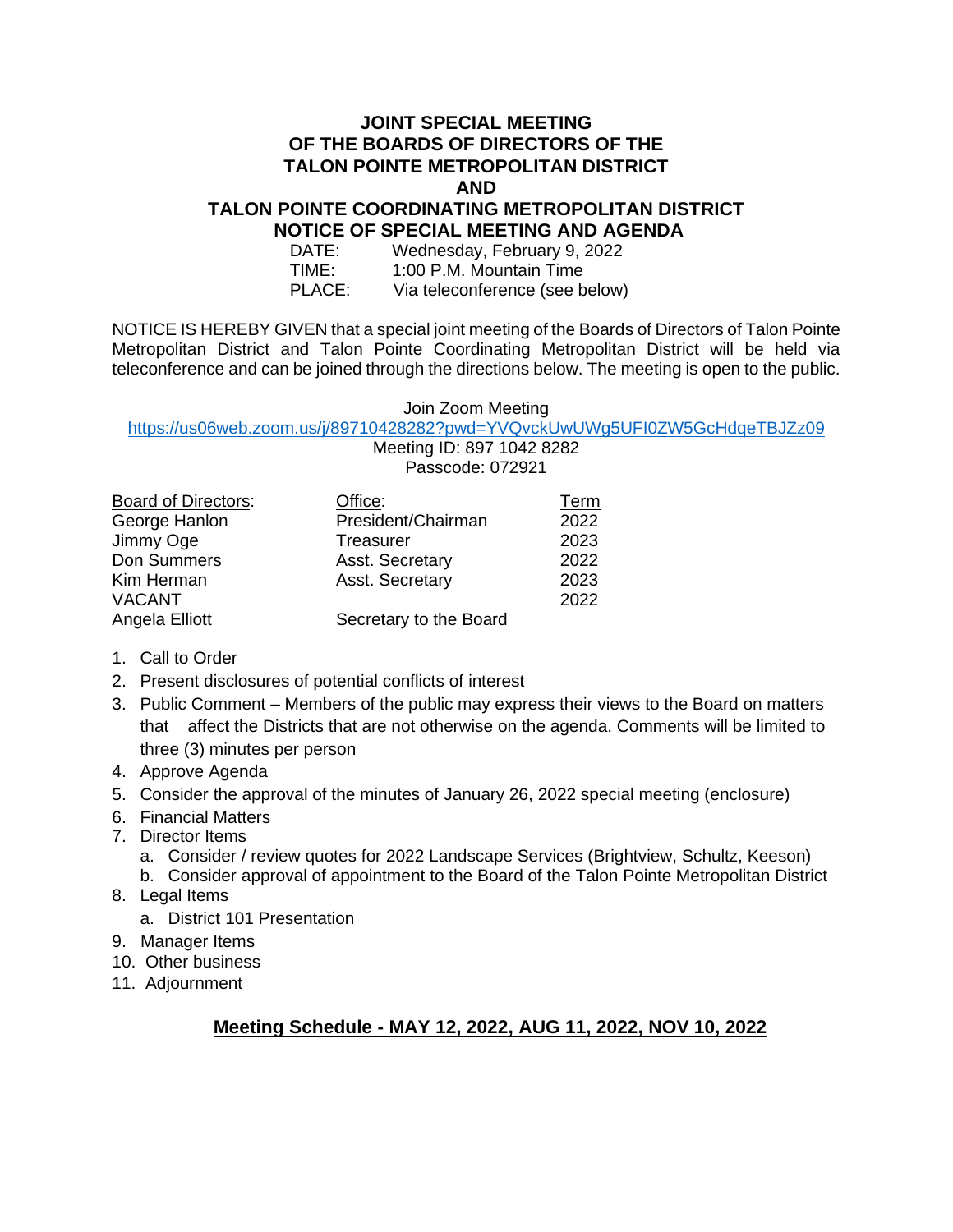## **RECORD OF PROCEEDINGS**

# MINUTES OF THE JOINT SPECIAL MEETING OF THE BOARDS OF DIRECTORS OF THE TALON POINTE METROPOLITAN DISTRICT AND TALON POINTE COORDINATING METROPOLITAN DISTRICT

**HELD:** Wednesday, January 26, 2022, at 10:00 a.m. Via **Teleconference** 

## **ATTENDANCE**

A special meeting of the Boards of Directors of the Talon Pointe Metropolitan District and Talon Pointe Coordinating Metropolitan District was called and held as shown above and in accordance with the applicable statutes of the State of Colorado. The following directors were in attendance:

> George Hanlon Jimmy Oge Don Summers Kim Herman

Also present: Angela Elliott and Don Cullen, Teleos Management, District Managers; Blair Dickhoner, White Bear Ankele Tanaka & Waldron, District Counsel; Rick Gonzales and Eric Weaver, Marchetti & Weaver, LLC, District Accountants; and members of the public.

## **CALL TO ORDER**

On behalf of the Boards, Director Hanlon called the meeting to order at 10:10 a.m.

## **DISCLOSURE OF POTENTIAL CONFLICTS OF INTEREST**

Mr. Dickhoner advised the Boards that, pursuant to Colorado law, certain disclosures might be required prior to taking official action at the meeting. Mr. Dickhoner reported that disclosures for those directors that provided White Bear Ankele Tanaka & Waldron with notice of potential or existing conflicts of interest were filed with the Secretary of State's Office and the Boards at least 72 hours prior to the meeting, in accordance with Colorado law, and those disclosures were acknowledged by the Boards. Mr. Dickhoner inquired into whether members of the Boards had any additional disclosures of potential or existing conflicts of interest with regard to any matters scheduled for discussion at the meeting. No additional disclosures were noted. The participation of the members present was necessary to obtain a quorum or to otherwise enable the Boards to act.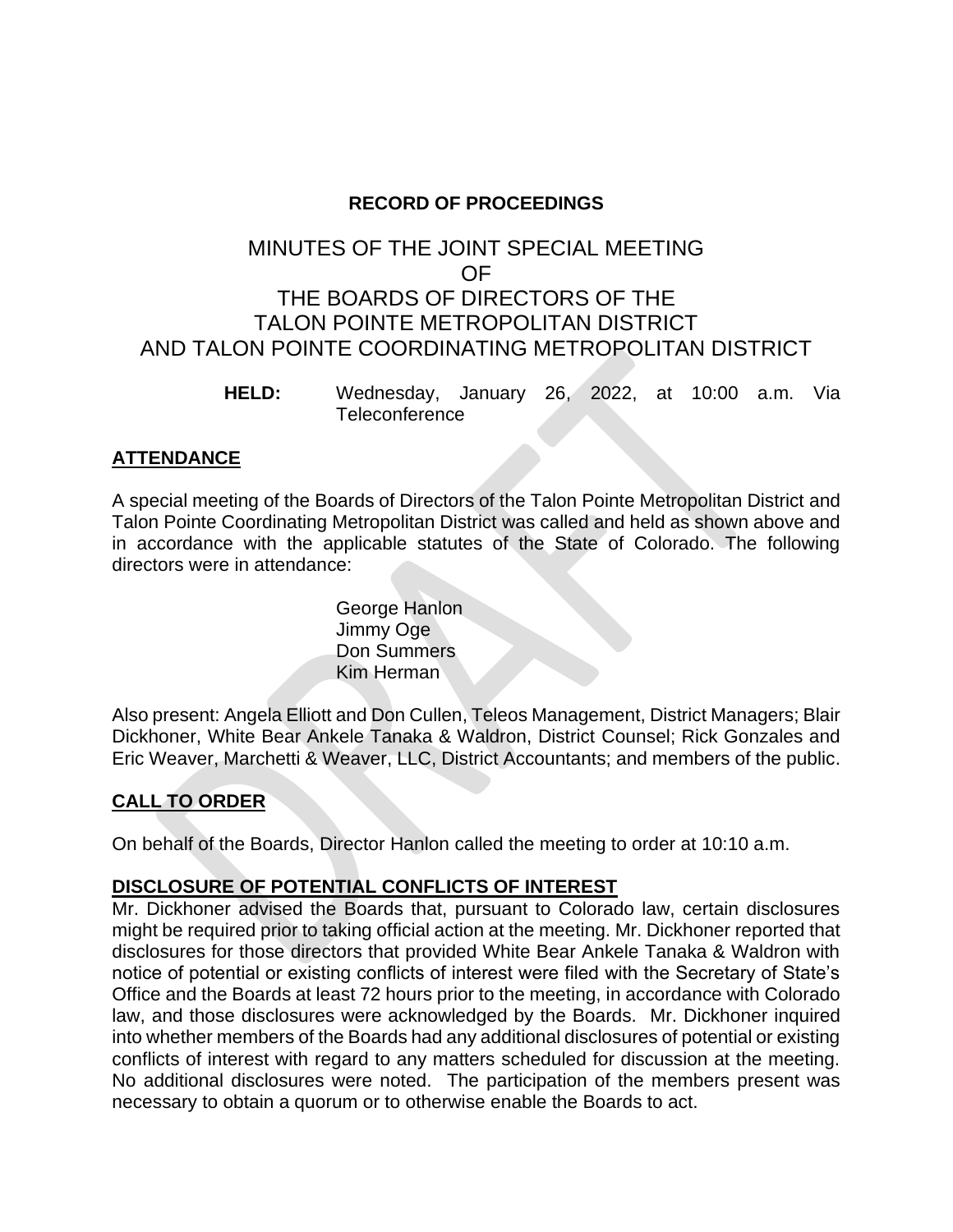RECORD OF PROCEEDINGS Talon Pointe Metropolitan District Talon Pointe Coordinating Metropolitan District January 26, 2022

### **PUBLIC COMMENT**

Julie King – concerns about operations fee, received notice in December 2021 wants to know how long this fee will be enforced.

Anthony Jamroz – new resident was unaware of meetings (time dates) concerned with high landscape costs, suggested change in type of landscape more drought tolerant plants use less water , concerned that new fees may now be added, was told by sales that no HOA fee would be applied

Steffen Borgwardt – suggested meeting times be changed to allow homeowners to join (after 5pm start) request more eblast and for emails to be verified, not getting emails, better updates on the website, more clarity with documents (budgets, meeting minutes, agendas, etc.)

Desiree Nickerson - lived in neighborhood since 2019 and never received anything. Water fountain does not work, communication is rough and would like to see the breakdown for the fees. Cars have been broken in recently.

Mark Archuleta – concerns with transparency and decision to impose fees.

Julia Weissmann – not happy with transparency

Emmanuel Graves – displayed his closing documents and would like to understand districts better

Kayla Rakes – moved in 2019- lack of transparency, taxes are high and watering in the middle of the day

James Tayler – several questions on terminating the district and voting out the board John Berry – moved in a few months ago and didn't know there would be fees

Patty Mosher – discussed high taxes

Nancy Do – asked for the list of concerns and will it be emailed or on the website

Similar complaints regarding lack of transparency, snow removal, notifications need to be sent to homeowner directly, Was never told that a fee would be added and sales office said no HOA fees was a selling point, water fountain not working, trash in park,

### **APPROVAL OF AGENDA**

Upon motion duly made by Director Herman, seconded by Director Oge and unanimously carried, the Boards approved the Agenda as presented.

### **Consider approval of the minutes of November 11, 2021 special meeting**

Upon motion duly made by Director Don Summers, seconded by Director Jimmy Oge, and unanimously carried, the Boards approved the Meeting Minutes as presented.

#### **FINANCIAL MATTERS:**

a. Review and ratify payment of claims. Mr. Weaver presented the payables, as of January 21, 2022, in the amount of \$163,344.65 for TPCMD and \$7000 for TPMD.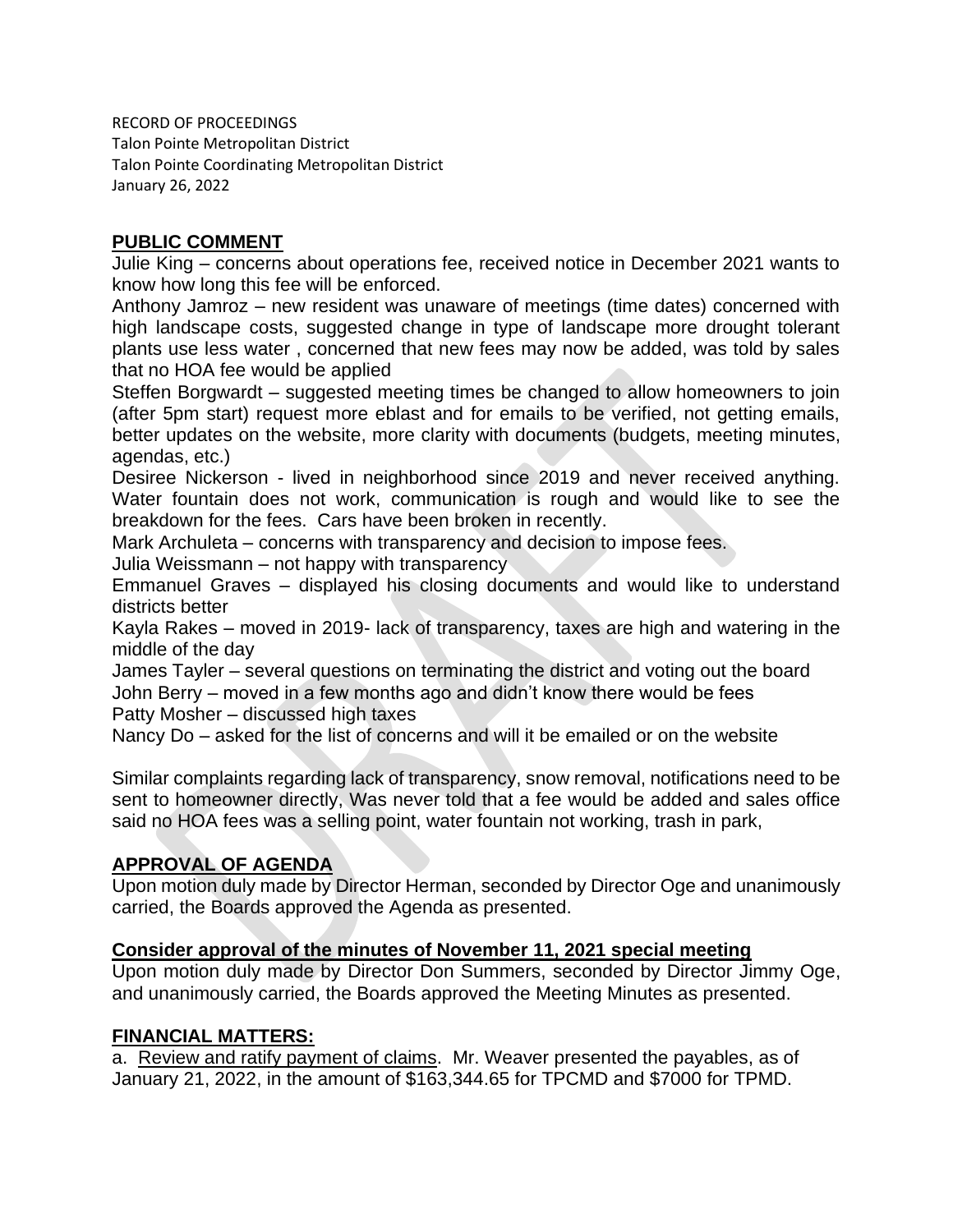RECORD OF PROCEEDINGS Talon Pointe Metropolitan District Talon Pointe Coordinating Metropolitan District January 26, 2022

Mr. Weaver explained the Talon Pointe Metro District generates the revenue and then transferred to Talon Point Coordinating Metro District. Valuations of homes are two years behind.

Mr. Weaver further discussed the mill levy.

Following discussion, upon a motion duly made and seconded, the Board unanimously ratified and approved the payables.

b. Financial Statements. Mr. Weaver presented the TPCMD December 31, 2021 unaudited financial statements to the Board for consideration.

Following discussion, upon a motion duly made Director Summers and seconded by Director Herman, the Board unanimously accepted the unaudited financial statements.

Mr. Weaver presented the TPMD December 31, 2021, unaudited financial statements to the Board for consideration.

Following discussion, upon a motion duly made by Director Hanlon and seconded by Director Oge, the Board unanimously accepted the unaudited financial statements.

c. Acceptance of Talon Pointe Metropolitan District 2020 Audit

Following discussion, upon motion duly made by Director Herman, seconded by Director Summers, upon vote and motion carried, the Board accepted the 2020 TPMD Audit.

#### **Director Items**

a. Consider Approval of Talons View Subdivision – Amendment No. 2, replat of Lot 13, Block 6 and Tract E

Following discussion, motion made by Director Oge, and Seconded by Director Summers, (Director Herman abstained) upon vote motion carried, the Board approved the Talons View Subdivision – Amendment No. 2, replat of Lot 13 Block 6 and Tract E.

b. Consider / review quotes for 2022 Landscape Service (BrightView, Keesen, Schultz) The Board deferred.

### **LEGAL MATTERS**

a. Approval of Sixth Amendment to 2019B Indenture of Trust between the District and UMB Bank, N.A. Mr. Dickhoner discussed the City has not approved the plans and will not be approved as of January 31, 2022, and the Sixth Amendment extends the deadline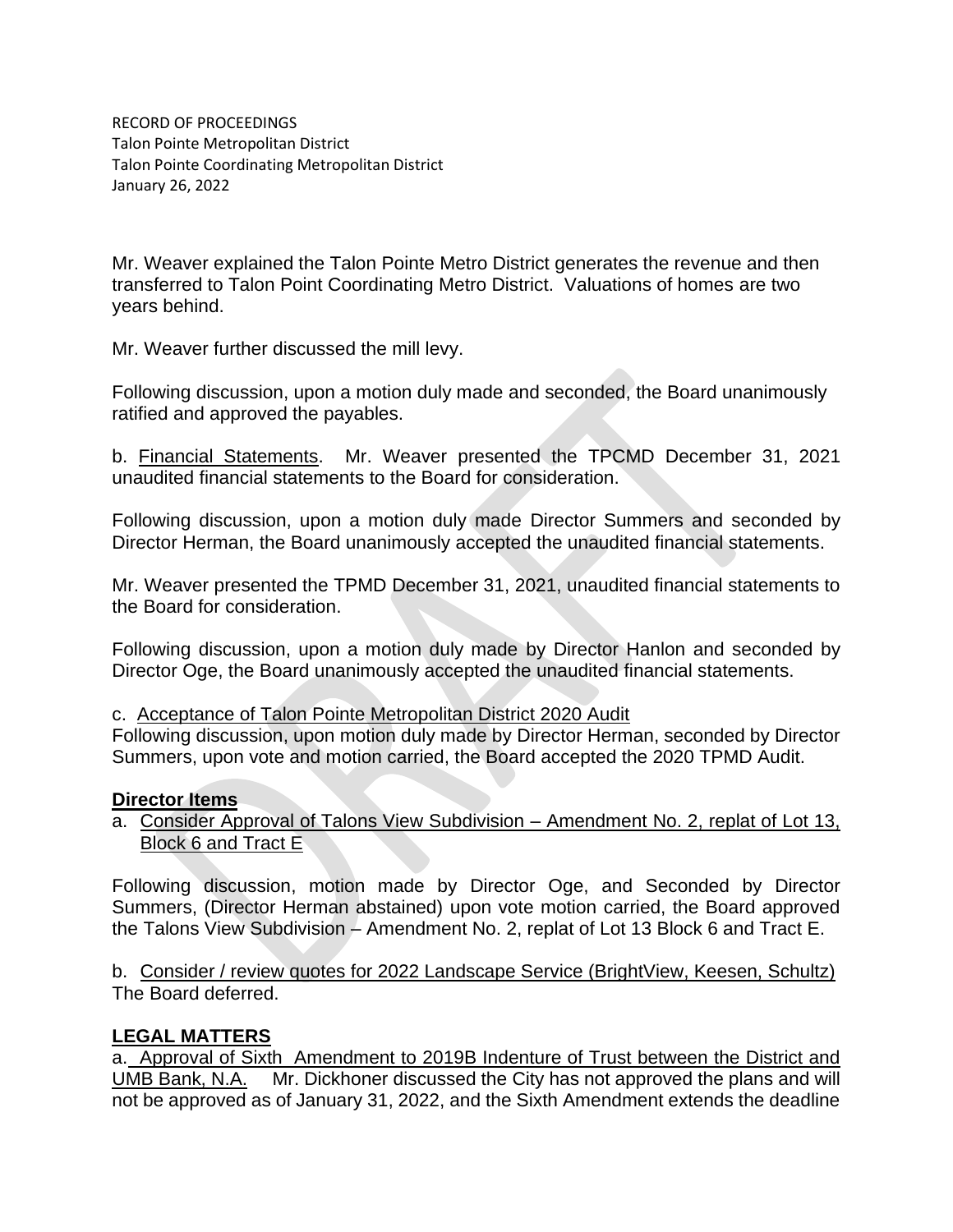RECORD OF PROCEEDINGS Talon Pointe Metropolitan District Talon Pointe Coordinating Metropolitan District January 26, 2022

to March 31, 2022. Following discussion, upon motion duly made by Director Summers and seconded by Director Hanlon, upon vote and unanimously carried, the Sixth Amendment to 2019B Indenture of Trust between Talon Pointe Metropolitan District and UMB Bank, N.A. was approved and the Board directed Mr. Dickhoner to work with bond counsel to finalize the extension.

#### **MANAGEMENT MATTERS**:

a. Management Report – there were no questions asked of the management company pursuant to their report

b. Arvada Pump Co update Water Fountain – the summary was sent to the Board for review – no questions were asked

### **OTHER BUSINESS**

### **ADJOURNMENT**

There being no further business to come before the Boards, the meeting was adjourned at 12:12 p.m.

The foregoing minutes constitutes a true and correct copy of the minutes of the abovereferenced meeting and were approved by the Boards of Directors of the joint special meeting of Talon Pointe Metropolitan District and Talon Pointe Coordinating Metropolitan District.

Respectfully submitted,

 $\overline{\phantom{a}}$  , where  $\overline{\phantom{a}}$  , where  $\overline{\phantom{a}}$  , where  $\overline{\phantom{a}}$ President

\_\_\_\_\_\_\_\_\_\_\_\_\_\_\_\_\_\_\_\_\_\_\_\_\_\_\_\_\_\_\_\_\_\_\_\_ Secretary of the Boards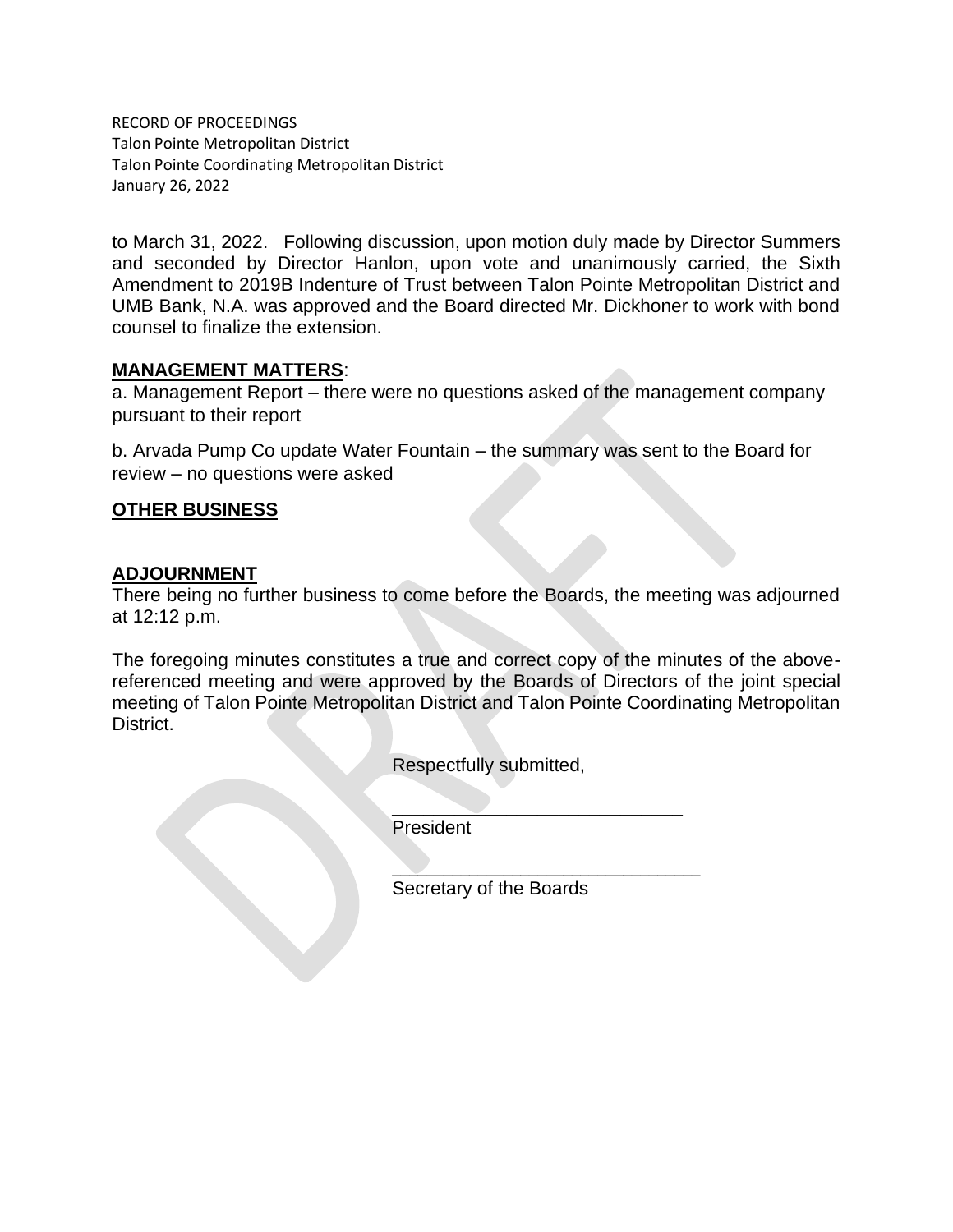|                                                                    | <b>Schultz Landscape</b>                                                                                                                                                                                                | <b>BrightView</b>                                                                                                                                                                                                                                                                                                                                                   | <b>Keesen</b>                                                                                                                                                                                                                                                                                                                                            |
|--------------------------------------------------------------------|-------------------------------------------------------------------------------------------------------------------------------------------------------------------------------------------------------------------------|---------------------------------------------------------------------------------------------------------------------------------------------------------------------------------------------------------------------------------------------------------------------------------------------------------------------------------------------------------------------|----------------------------------------------------------------------------------------------------------------------------------------------------------------------------------------------------------------------------------------------------------------------------------------------------------------------------------------------------------|
| Maintenance - Turf Care/Services                                   | \$73,272 (12 installments)                                                                                                                                                                                              | \$60,410 (7 installments)                                                                                                                                                                                                                                                                                                                                           | \$64,332 (12 installments)                                                                                                                                                                                                                                                                                                                               |
| <b>Primary Maintenance - Mow and Blow</b>                          | Weekly mowing / clippings                                                                                                                                                                                               | Weekly mowing / clippings                                                                                                                                                                                                                                                                                                                                           | Weekly mowing / clippings                                                                                                                                                                                                                                                                                                                                |
| <b>Irregated turf areas (April - October)</b>                      | removed                                                                                                                                                                                                                 | removed                                                                                                                                                                                                                                                                                                                                                             | removed                                                                                                                                                                                                                                                                                                                                                  |
| <b>Edging - Irregated turf areas</b>                               | 8 total (monthly)                                                                                                                                                                                                       | 13 total (2x per month)                                                                                                                                                                                                                                                                                                                                             | Trim Edge twice per month                                                                                                                                                                                                                                                                                                                                |
| <b>Beauty Bands along Sidewalks and</b><br><b>Fencelines mowed</b> | 6 times per yer<br>(monthly)                                                                                                                                                                                            | 5 per yeat (maintain 5"-8" tall)                                                                                                                                                                                                                                                                                                                                    | Mowing of targeted native areas 2<br>times per Maintenance<br>Agreement using tractors, mowers<br>or other equipment deemed<br>appropriate by the Maintenance                                                                                                                                                                                            |
| <b>Winter November - March</b>                                     | A leaf raking Oct, Nov., and Dec.<br>Weekly trash pickup November<br>through March. Dog Stations<br>serviced Weekly                                                                                                     | Winter Services NOT included                                                                                                                                                                                                                                                                                                                                        | Landscape areas will be policed for<br>loose trash and debris weekly or<br>as weather permits. Unless<br>otherwise specified in this<br>agreement, policing does not<br>include parking lots, improperly<br>contained dumpsters, debris and<br>trash from vandalism and acts of<br>God. Rock and wood mulch will be<br>maintained in their proper areas. |
| <b>Spring - Winter Clean-up</b>                                    | <b>Schultz Landscape</b>                                                                                                                                                                                                | <b>BrightView</b>                                                                                                                                                                                                                                                                                                                                                   | <b>Keesen</b>                                                                                                                                                                                                                                                                                                                                            |
| Spring Clean-Up (Landscaped Areas)                                 | Debris disposed of from<br>maintained turf and rock/mulch<br>bed areas. Debris shall be<br>including blowing, raking,<br>vacuuming, and mowing/mulching mowing/mulching to maintain a<br>to maintain a neat appearance. | Debris picked up from maintained<br>turf and rock/mulch bed areas.<br>Debris shall be managed using all<br>managed using all means available means available including blowing,<br>raking, vacuuming, and<br>neat appearance. does not include<br>clean-up of debris and trash<br>caused by vandalism, dumping,<br>improperly contained dumpsters,<br>or acts of Go | Clean up of landscape areas will<br>be performed one (1) time in the<br>Spring. This may include pine<br>needle.                                                                                                                                                                                                                                         |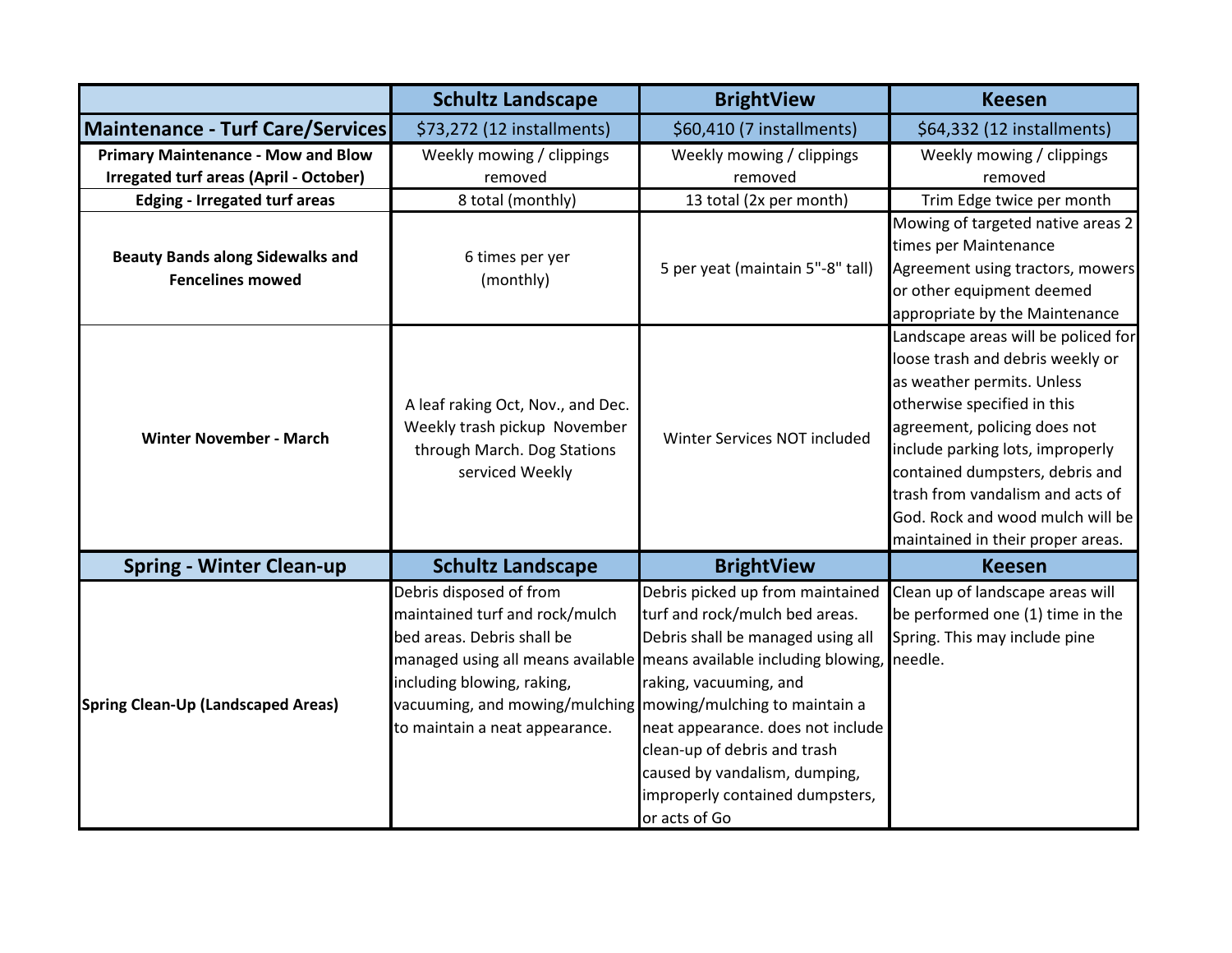| Fall Clean-Up (landscape Areas)              | Debris disposed of from<br>maintained turf and rock/mulch<br>bed areas. Debris shall be<br>managed using all means available   mowing/mulching to maintain a<br>including blowing, raking,<br>vacuuming, and mowing/mulching conditions may shorten or<br>to maintain a neat appearance. | fallen leaves shall be picked up and Beginning in October, leaves in<br>maintained turf and rock/mulch<br>bed areas. king, vacuuming, and<br>neat appearance. Weather<br>lengthen the process of leaf<br>removal. Leaf cleanup in October<br>will be performed during regular<br>scheduled mowing visits. | turf areas will be collected or<br>mulched during mowing visits.<br>When applicable, usually starting<br>in November, leaf clean-up will be<br>performed approximately every<br>14 days over all manicured<br>landscape areas. This includes<br>blowing out bed areas and may<br>include areas<br>adjacent to manicured<br>landscaping. Depending on<br>weather, this service will be |
|----------------------------------------------|------------------------------------------------------------------------------------------------------------------------------------------------------------------------------------------------------------------------------------------------------------------------------------------|-----------------------------------------------------------------------------------------------------------------------------------------------------------------------------------------------------------------------------------------------------------------------------------------------------------|---------------------------------------------------------------------------------------------------------------------------------------------------------------------------------------------------------------------------------------------------------------------------------------------------------------------------------------------------------------------------------------|
|                                              |                                                                                                                                                                                                                                                                                          |                                                                                                                                                                                                                                                                                                           | performed until completed or<br>through the Agreement end date.                                                                                                                                                                                                                                                                                                                       |
| <b>Core Aeration - Integrated Turf Areas</b> | 1 Fall Aeration                                                                                                                                                                                                                                                                          | Not Included in base price<br>Additional \$500                                                                                                                                                                                                                                                            | Aeration performed in Spring                                                                                                                                                                                                                                                                                                                                                          |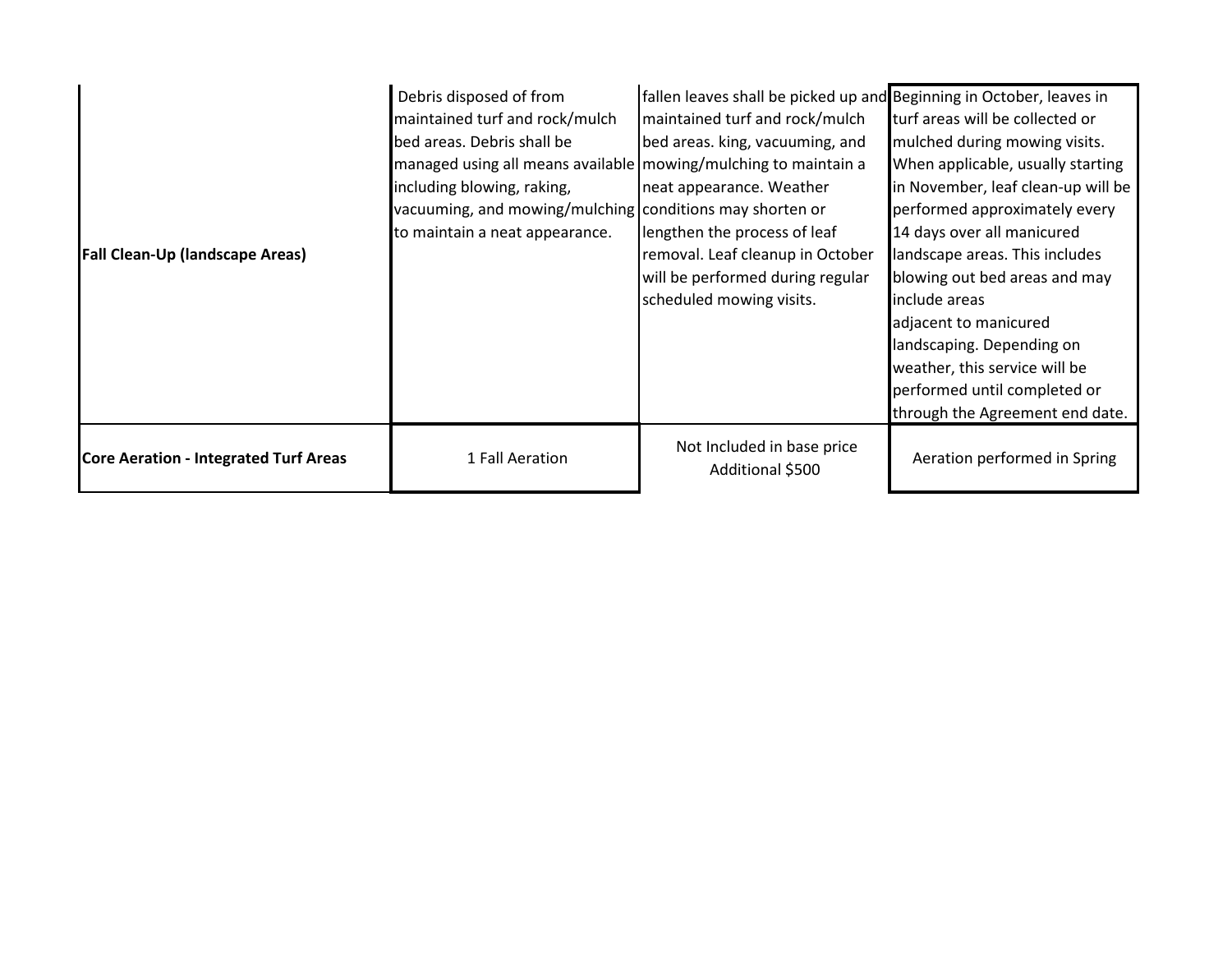|                                         | "People way" shrub and trees up    | A.Tree Limbing: Included                                           | Timing of pruning may vary        |
|-----------------------------------------|------------------------------------|--------------------------------------------------------------------|-----------------------------------|
|                                         | to 12' will be trimmed throughout  | Frequencies: 1 Any pruning of all                                  | byplant species. Shrubs under ten |
|                                         | spring, summer, and fall as        | applicable trees over an 8-10'                                     | feet (10') will be pruned to      |
|                                         | necessary, if obstructing walks,   | height will be accomplished via a                                  | promote plant health and          |
|                                         | decks, drives, etc. During "People | separate work order.                                               | aesthetics. Pruning may include a |
|                                         | way" pruning, only the portion of  | B. Volunteer suckers and shooters                                  | combination of shearing and/or    |
|                                         | the shrub or tree that is          | on trees will be removed to                                        | selective hand pruning where      |
|                                         | obstructing a pathway will be      | maintain a clean appearance.                                       | deemed necessary by               |
|                                         | pruned back                        | C. Tree rings will be chemically                                   | Maintenance Contractor.           |
|                                         |                                    | treated to control weeds and grass Lower limbs on trees, up to ten |                                   |
|                                         |                                    | adjacent to tree trunks to establish feet (10'), will be pruned or |                                   |
|                                         |                                    | a safe buffer to protect trees. <sup>[2]</sup>                     | removed for pedestrian and        |
| Shrub - Tree Pruning (under 10')        |                                    |                                                                    | vehicle traffic clearances where  |
|                                         |                                    |                                                                    | necessary. This applies to trees  |
|                                         |                                    |                                                                    | that have been maintained for the |
|                                         |                                    |                                                                    | respective clearances.            |
|                                         |                                    |                                                                    | Removal of trees and shrubs,      |
|                                         |                                    |                                                                    | reduction pruning, rejuvenation   |
|                                         |                                    |                                                                    | pruning (including Acts of God),  |
|                                         |                                    |                                                                    | splitting of ornamental grasses,  |
|                                         |                                    |                                                                    | staking, guying, wound repair, or |
|                                         |                                    |                                                                    | wrapping trees (unless otherwise  |
|                                         |                                    |                                                                    | stated in this Agreement) and     |
|                                         |                                    |                                                                    | replacement or installation of    |
|                                         |                                    |                                                                    | trees and shrubs is not includeed |
| Dog Stations Clean-up (cost of bags not | 1X per week/during weekly          | 1X per week/during weekly                                          | 1X per week/during weekly         |
| included)                               | service                            | service (april - October)                                          | service (april - October)         |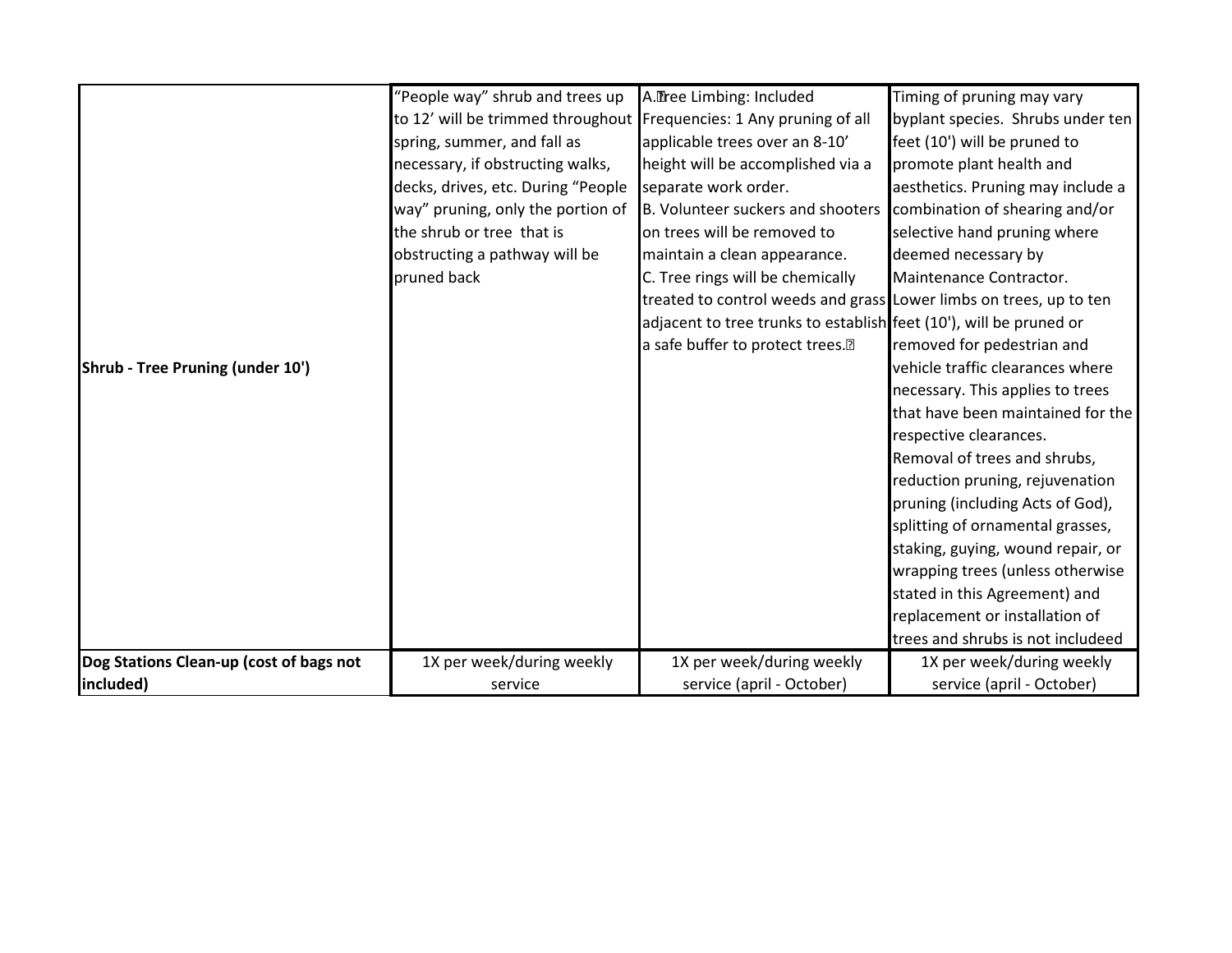| Trash Clean up (irregated areas) summer | Trash removed during weekly<br>service. Not included illegal<br>dumping or trashed coused by<br>vandelism of acts of God                                                                                                | 26 Services (removed during<br>service day)                                                                                                                                                            | <b>SUMMER POLICING - Landscape</b><br>areas will be policed for loose<br>trash and debris during mowing<br>services. Unless otherwise<br>specified in this agreement,<br>policing does not include parking<br>lots, improperly contained<br>dumpsters, debris and trash from<br>vandalism and acts of God. Rock<br>and wood mulch will be<br>maintained in their proper areas. |
|-----------------------------------------|-------------------------------------------------------------------------------------------------------------------------------------------------------------------------------------------------------------------------|--------------------------------------------------------------------------------------------------------------------------------------------------------------------------------------------------------|--------------------------------------------------------------------------------------------------------------------------------------------------------------------------------------------------------------------------------------------------------------------------------------------------------------------------------------------------------------------------------|
| <b>Emergency Service Call</b>           | \$130 per hr (7am - 6pm)                                                                                                                                                                                                | \$75 per hr (5pm - 8am)                                                                                                                                                                                | \$70 per hr 5pm - 8am                                                                                                                                                                                                                                                                                                                                                          |
| Litter pick-up (irregated areas) Winter | <b>NA</b>                                                                                                                                                                                                               | <b>NA</b>                                                                                                                                                                                              | Landscape areas will be policed for<br>loose trash and debris weekly or<br>as weather permits.                                                                                                                                                                                                                                                                                 |
| <b>Weed Control</b>                     |                                                                                                                                                                                                                         |                                                                                                                                                                                                        |                                                                                                                                                                                                                                                                                                                                                                                |
| <b>Weed Cotrol in Mulch Beds</b>        | Rock and mulch shall be kept<br>reasonably free of weeds using<br>chemical or mechanical control.<br>(round-up or similar) will be<br>applied as needed during the<br>growing season. At the<br>contractor's discretion | Beds, sidewalks and curb/gutter<br>will be kept reasonably free or<br>broadleaf or grassy weeds,<br>preferably with pre <sup>p</sup> emergent<br>and/or post-emergent/contact<br>herbicides, or with m | Native broadleaf weed control will<br>be applied all native areas. This<br>application will occur in the early<br>spring depending on weather.                                                                                                                                                                                                                                 |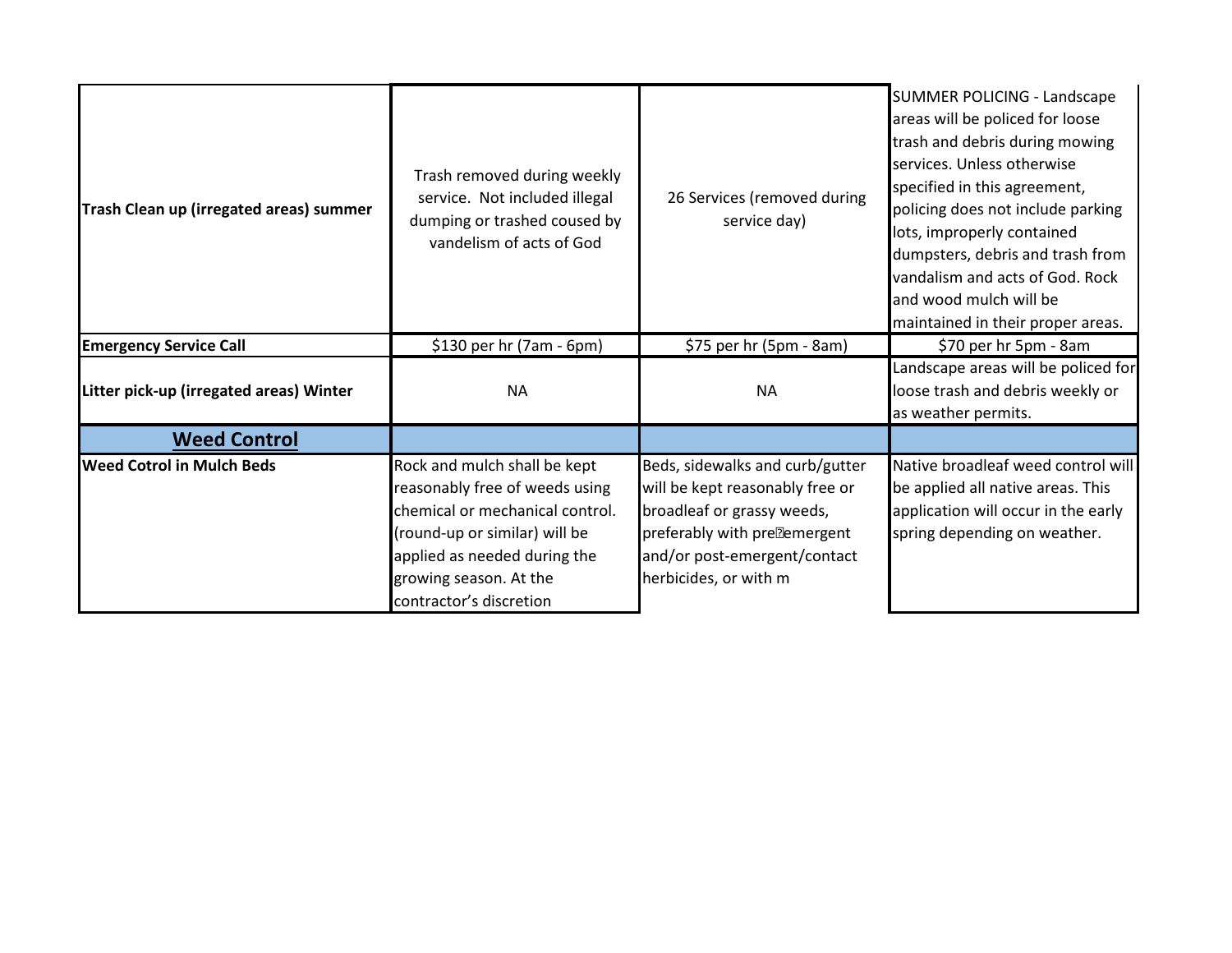| <b>Weed Cotrol in Turf and Nativ Areas</b>    | Turf areas shall be kept reasonably roadleaf native application |                                                                           | Dependent on the term of this       |
|-----------------------------------------------|-----------------------------------------------------------------|---------------------------------------------------------------------------|-------------------------------------|
|                                               | free of weeds using chemical                                    | \$500.00 per app                                                          | agreement, manicured turf areas     |
|                                               | control.                                                        |                                                                           | will have pre-emergent, broadleaf   |
|                                               | • Annual grasses and other weeds                                |                                                                           | weed control and fertilizer applied |
|                                               | not susceptible to control with a                               |                                                                           | on the following schedule. APRIL-   |
|                                               | hormone-based weed killer shall                                 |                                                                           | MAY - Pre-emergent, broadleaf       |
|                                               | be treated through the use of a                                 |                                                                           | weed control and fertilizer         |
|                                               | pre-emergent in an attempt to                                   |                                                                           | applications will be applied. JUNE- |
|                                               | prevent germination. Post                                       |                                                                           | JULY - Broadleaf weed control and   |
|                                               | emergent control shall be quoted                                |                                                                           | fertilizer applications will be     |
|                                               | separately.                                                     |                                                                           | applied. AUGUST-SEPTEMBER -         |
|                                               | • All native areas will be treated for                          |                                                                           | Broadleaf weed control and          |
|                                               | weeds with broadcast sprays of                                  |                                                                           | fertilizer applications will be     |
|                                               | broadleaf weed control in May                                   |                                                                           | applied.                            |
|                                               | and July. They will also be spot                                |                                                                           |                                     |
|                                               |                                                                 | 1 Service. Turf shall be fertilized as While rare, select noxious species |                                     |
| fertilization - granular fertilization cycles |                                                                 | warranted with a slow release,                                            | may require separate treatment at   |
| (Spring/Summer)                               |                                                                 | commercial fertilizer to promote a an additional charge.                  |                                     |
|                                               |                                                                 | healthy appearance.                                                       |                                     |
|                                               | Post-Emergent broadleaf weeds                                   | Included Frequencies: 2 Turf shall                                        | Post-Emergent broadleaf weeds       |
| Landscape - Post emergent                     | will be sprayed.                                                | be kept reasonably free of weeds                                          | will be sprayed.                    |
|                                               |                                                                 | by the use of chemical herbicide to                                       |                                     |
|                                               |                                                                 | promote a healthy appearance.                                             |                                     |
|                                               | All native areas will be treated for                            |                                                                           | Pre-emergent will be applied to     |
| Shrub & Ground cover maint. Pre -             | weeds with broadcast sprays of                                  |                                                                           | bed areas to aid in controlling     |
|                                               | broadleaf weed control in May                                   | <b>NA</b>                                                                 | weed growth.                        |
| <b>Emergent</b>                               | and July. They will also be spot                                |                                                                           |                                     |
|                                               | sprayed as needed.                                              |                                                                           |                                     |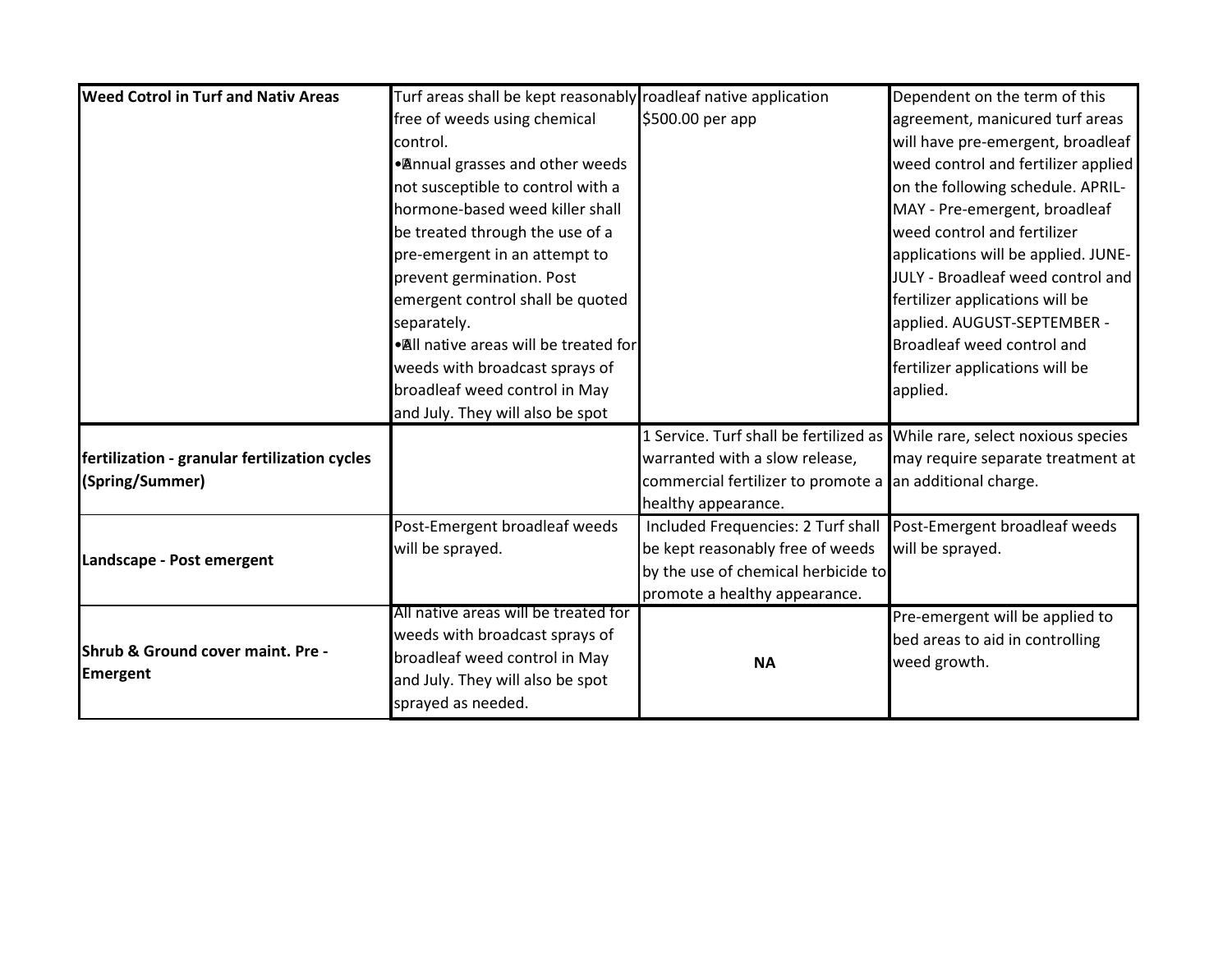|                                              | Annual grasses and other weeds                                       |                                    | <b>WEEDING - Landscape beds</b>      |
|----------------------------------------------|----------------------------------------------------------------------|------------------------------------|--------------------------------------|
|                                              | not susceptible to control with a                                    |                                    | (except annual floral beds and       |
| <b>Shrub &amp; Ground Cover Maint. Post</b>  | hormone-based weed killer shall                                      |                                    | some perennial gardens which are     |
| <b>Emergent</b>                              | be treated through the use of a                                      | <b>NA</b>                          | contracted separately) will be       |
|                                              | pre-emergent in an attempt to                                        |                                    | weeded using a combination of        |
|                                              | prevent germination. Post                                            |                                    | hand-pulling and chemical            |
|                                              | emergent control shall be quoted                                     |                                    | applications.                        |
|                                              |                                                                      |                                    | Weeds growing out of cracks in       |
| Chemical Weed - Beds, Sidewalks, Curbs       | Weekly Service as deemed                                             | <b>NA</b>                          | sidewalks, driveways and private     |
|                                              | necessary by service techs.                                          |                                    | streets/parking lots will be treated |
|                                              |                                                                      |                                    | chemically.                          |
| <b>Irrigation Service</b>                    |                                                                      |                                    |                                      |
|                                              | adjustments to the existing                                          | Seasonal deactivation and          | The Maintenance Contractor will      |
|                                              | irrigation system during their                                       | winterization of the irrigation    | check the irrigation system          |
|                                              | scheduled visit (setting of timer                                    | system will be performed in the    | operation on a regular basis to      |
|                                              | clocks, to accomplish the irrigation fall of each year. typically in |                                    | insure proper operation, adjust      |
|                                              | practices). Irrigation schedules                                     | October or November, depending     | spray patterns and maintain          |
|                                              | shall be adjusted after                                              | upon weather conditions.           | controller programming to            |
|                                              | consultation with the contracting                                    | Seasonal activation of the         | seasonal needs. Drip systems         |
| <b>Activation and Winterization</b>          | officer to fit requirements                                          | irrigation system will be          | will be checked for on/off function  |
|                                              | necessitated by changes in                                           | performed in the spring as         | only. All necessary irrigation       |
|                                              | weather and climate factors,                                         | weather conditions dictate. At the | repairs will be \$68.00 per man-     |
|                                              | always maintaining the highest                                       | time of activation, all necessary  | hour plus materials unless           |
|                                              | water management levels                                              | repairs will be performed to bring | specified differently in this        |
|                                              | possible.                                                            | the system up to operating         | Agreement.                           |
|                                              |                                                                      | condition. Repairs will be         |                                      |
|                                              |                                                                      | performed and billed on a time     |                                      |
| <b>Irrigation Repairs</b>                    | \$65 per hr + materials                                              | \$70 per hr + materials            | \$68 per hr + materials              |
| <b>Irrigation Site Visits - Optimization</b> | Weekly                                                               | Weekly                             | Weekly                               |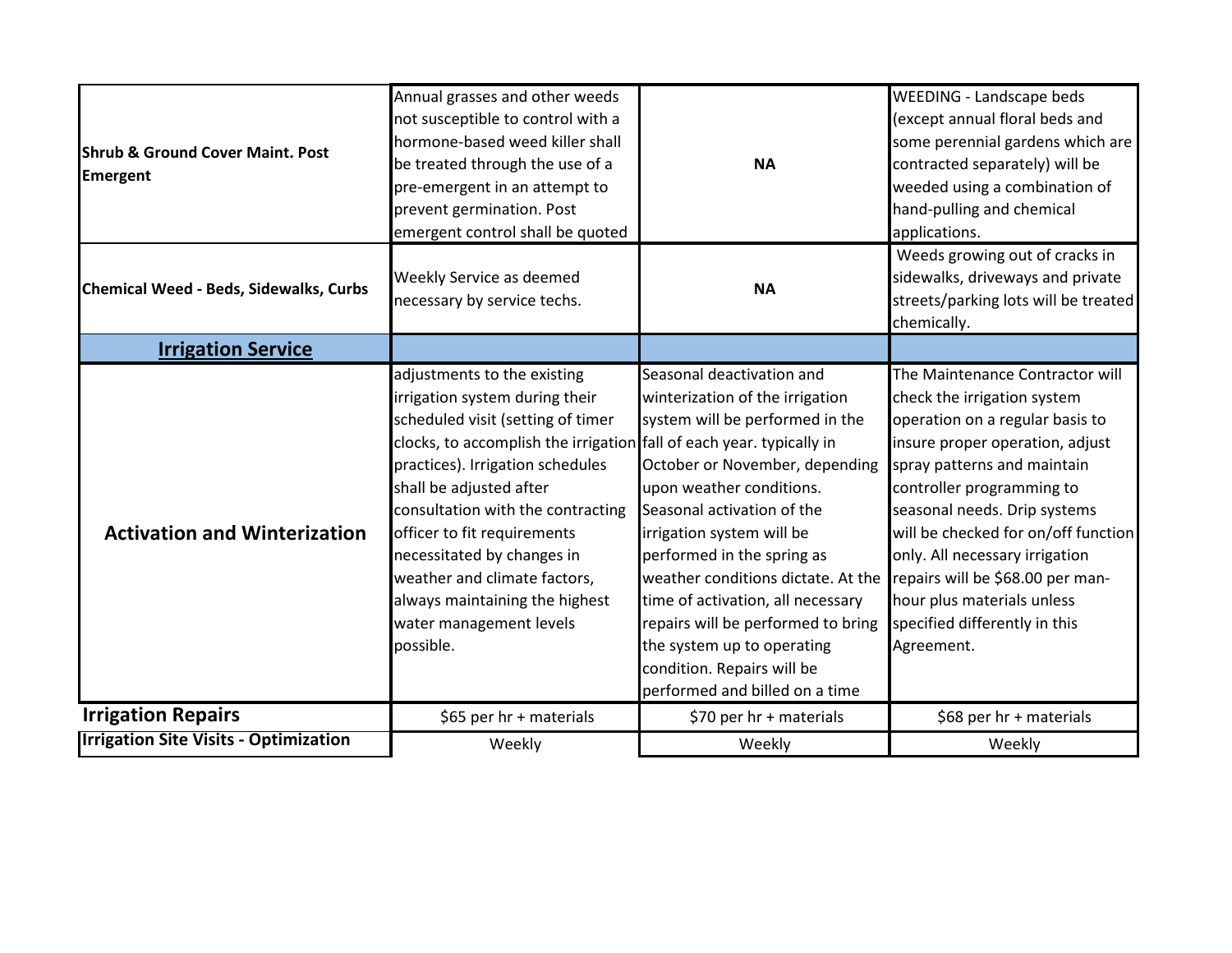| <b>Irrigation Winterization</b>            | October winterazation                   | October winterazation                   | Winterization of the irrigation<br>system will be performed in the<br>Fall, typically in October or<br>November depending on weather.<br>Forced air will be used to void the<br>system of water.                                                                                                                                                                       |
|--------------------------------------------|-----------------------------------------|-----------------------------------------|------------------------------------------------------------------------------------------------------------------------------------------------------------------------------------------------------------------------------------------------------------------------------------------------------------------------------------------------------------------------|
| Irrigation activation (set clocks, cycles) | April System activation System<br>check | April System activation System<br>check | The Maintenance Contractor will<br>activate the irrigation system in<br>the spring as weather conditions<br>allow. The irrigation system will be<br>checked and adjusted as necessary<br>and controllers programmed for<br>early season watering needs.<br>Activation does not include labor<br>or materials for repairs, these<br>items will be billed at \$68.00 per |
| <b>Additional Services</b>                 |                                         |                                         |                                                                                                                                                                                                                                                                                                                                                                        |
| <b>Tree Winter Water</b>                   |                                         | \$950 per day                           | Itemized list in contract for ALL<br><b>Services</b>                                                                                                                                                                                                                                                                                                                   |
| <b>Turf Aeration</b>                       |                                         | \$500                                   |                                                                                                                                                                                                                                                                                                                                                                        |
| <b>Braodleaf Native Application</b>        |                                         | \$500 per application                   |                                                                                                                                                                                                                                                                                                                                                                        |
| <b>Valve Locations</b>                     | \$90 per hr                             |                                         |                                                                                                                                                                                                                                                                                                                                                                        |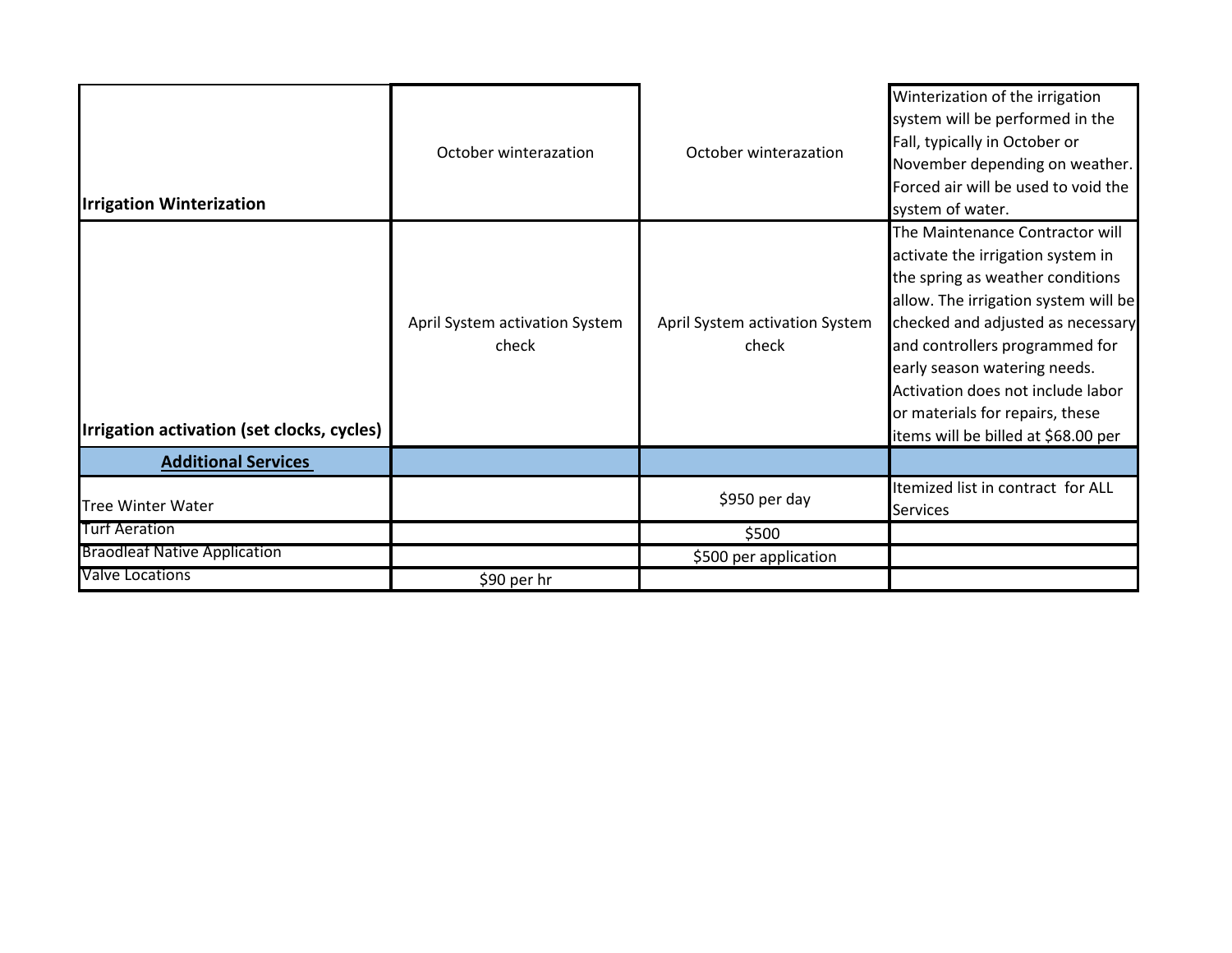| <b>Grounded Landscape</b>           |
|-------------------------------------|
| \$55,600 (9 installments)           |
| Weekly mowing / clippings           |
| removed                             |
| Trim Edge twice per month           |
| mow native areas along path trails  |
| 2 times per Maintenance             |
| Agreement using mowers or other     |
| equipment deemed appropriate        |
| by the Maintenance Contractor.      |
| Landscape areas will be policed for |
| loose trash and debris, leaves      |
| from trees will be raked 1x per     |
| month.                              |
|                                     |
|                                     |
|                                     |
|                                     |
|                                     |
|                                     |
| <b>Keesen</b>                       |
| Clean up of landscape areas will    |
| be performed one (1) time in the    |
| Spring. This may include pine       |

٦

needle.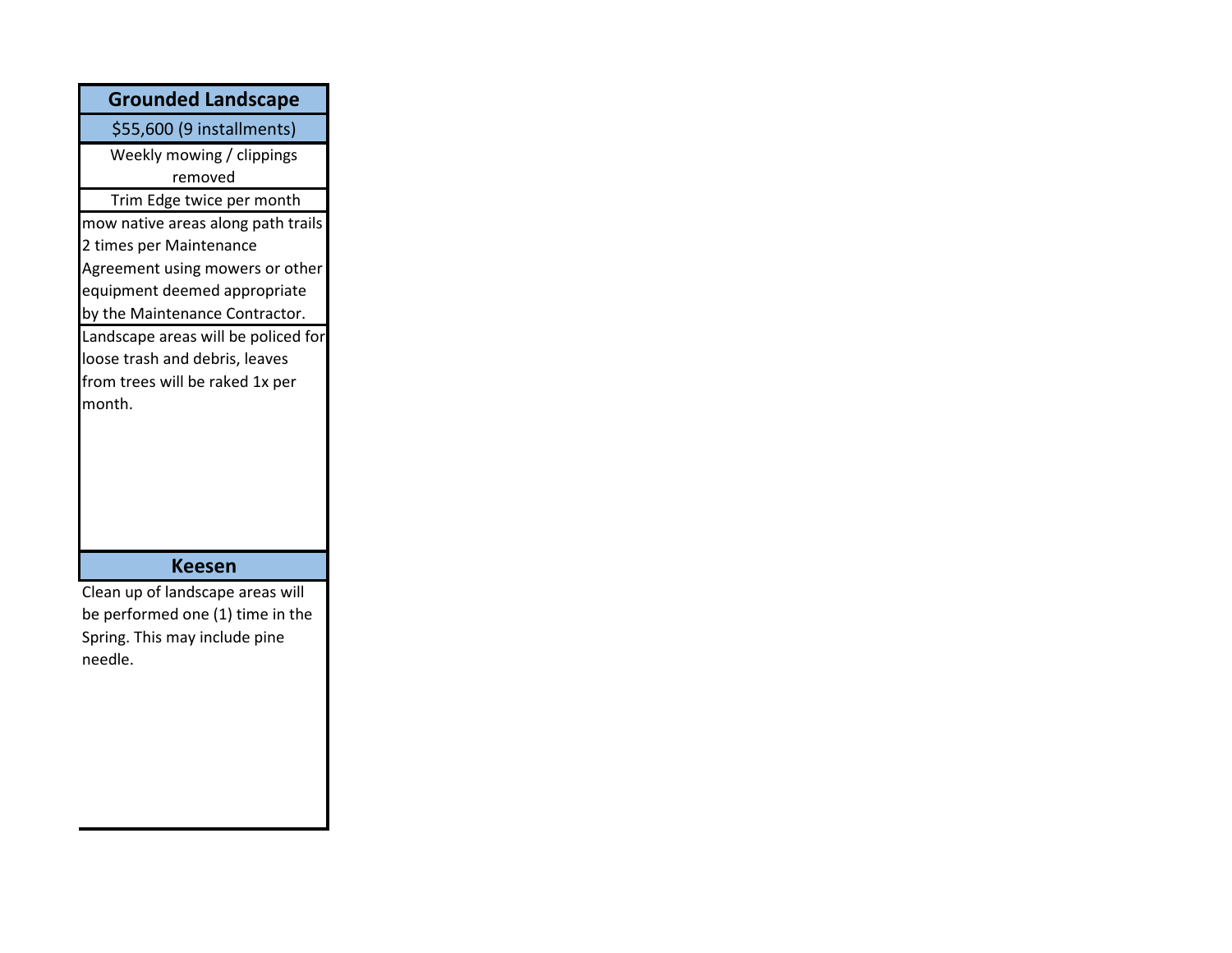| Beginning in October, leaves in<br>turf areas will be collected or<br>mulched during mowing visits. |
|-----------------------------------------------------------------------------------------------------|
| Performed at additioanl cost.<br>\$550 per Reccomends both spring                                   |
| and fall                                                                                            |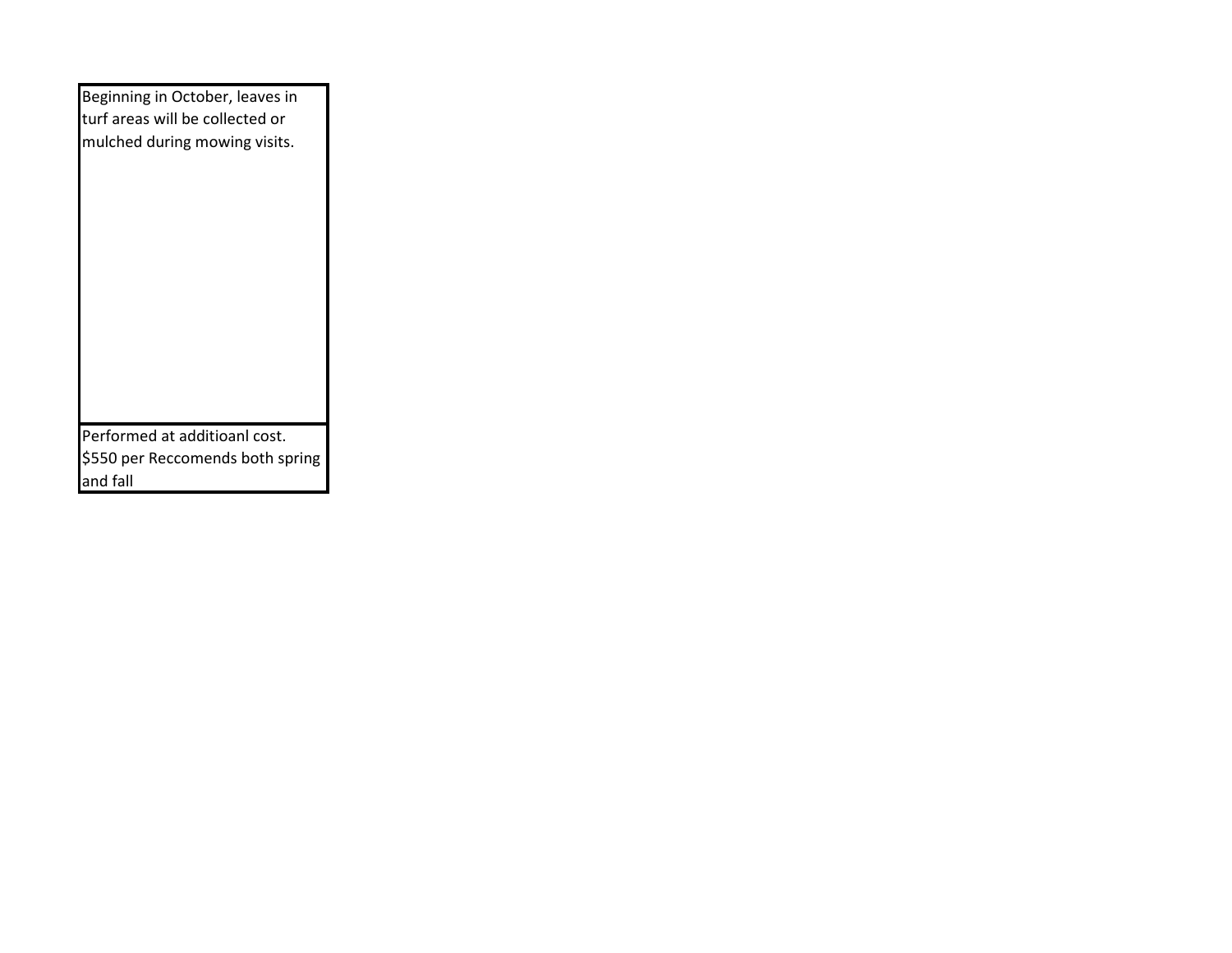| Trees/shrubs up to 12" pruned for           |
|---------------------------------------------|
| access on walkways, drives, and<br>pathways |
|                                             |
|                                             |
|                                             |
|                                             |
|                                             |
|                                             |
|                                             |
|                                             |
|                                             |
|                                             |
|                                             |
|                                             |
|                                             |
|                                             |
|                                             |
|                                             |
|                                             |
|                                             |
| 1X per week/during weekly                   |
| service and winter service                  |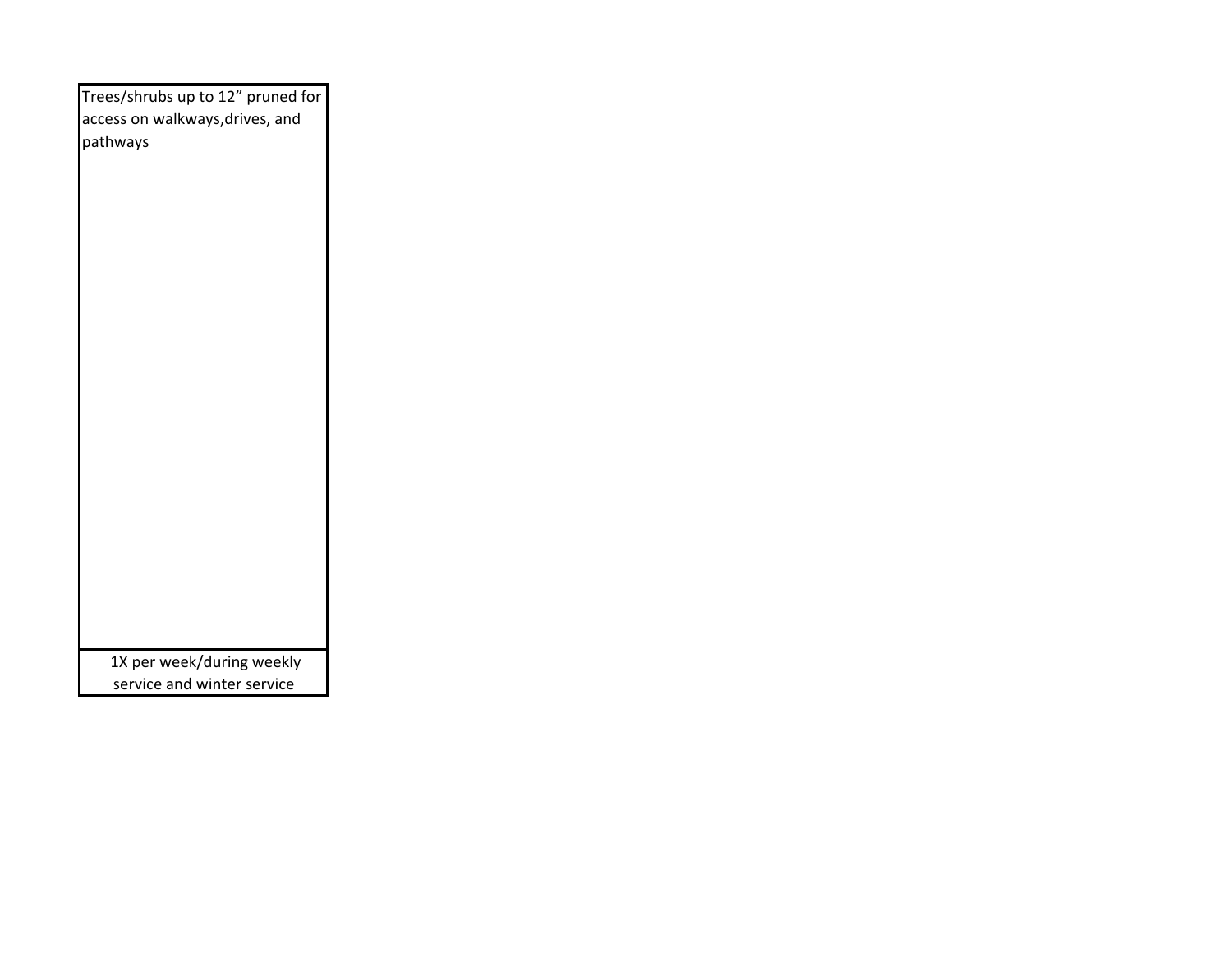Trash removed during weekly service. Not included illegal dumping or trashed coused by vandelism of acts of God \$100 per hr 6pm - 6am Landscape areas will be policed for loose trash and debris 1x per month as weather permits. Weeds in mulch/rock beds will be reasonably kept and sprayed as needed during growing season (April - Oct)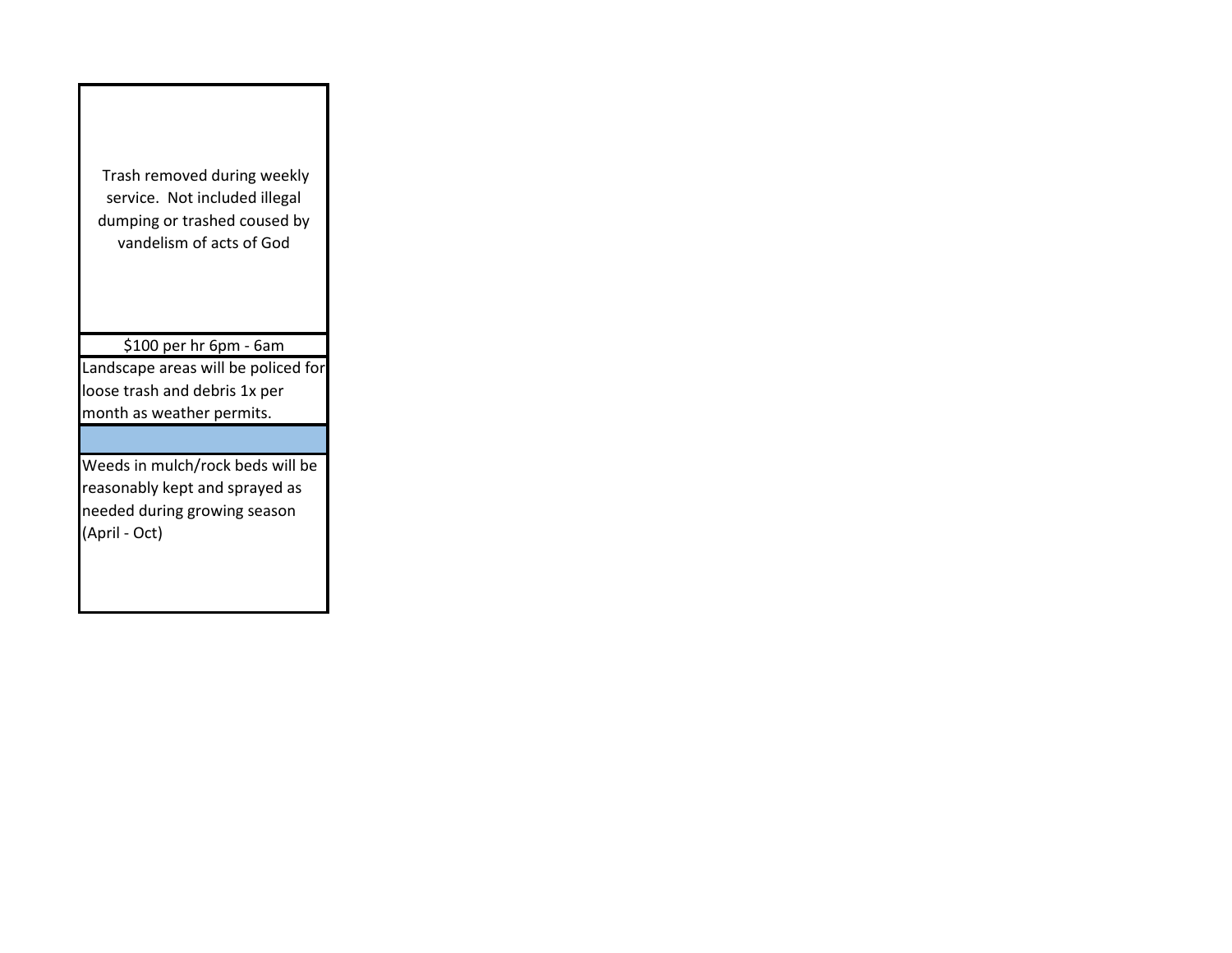| Not specified                                                                           |
|-----------------------------------------------------------------------------------------|
|                                                                                         |
|                                                                                         |
|                                                                                         |
| Not specified                                                                           |
| Not specified                                                                           |
|                                                                                         |
| WEEDING - Landscape beds a<br>combination of hand-pulling and<br>chemical applications. |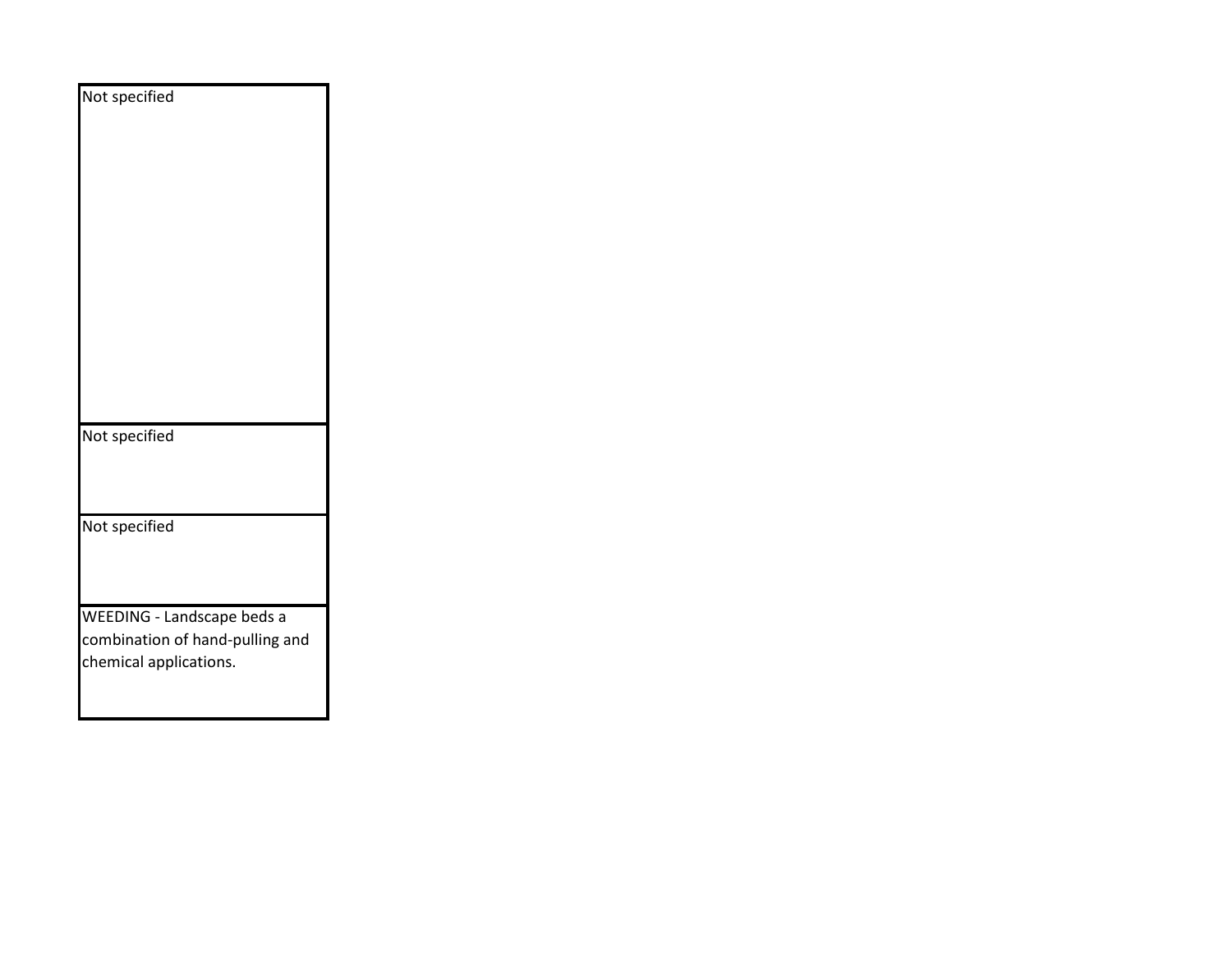| WEEDING - Landscape beds a<br>combination of hand-pulling and<br>chemical applications.                                  |
|--------------------------------------------------------------------------------------------------------------------------|
| Weeds will be treated chemically.<br>Hand spray with chemical                                                            |
|                                                                                                                          |
| Weekly check of irrigation system,<br>adjust spray patterns and maintain<br>controller programming to<br>seasonal needs. |
| \$75 per hour                                                                                                            |
| Weekly                                                                                                                   |